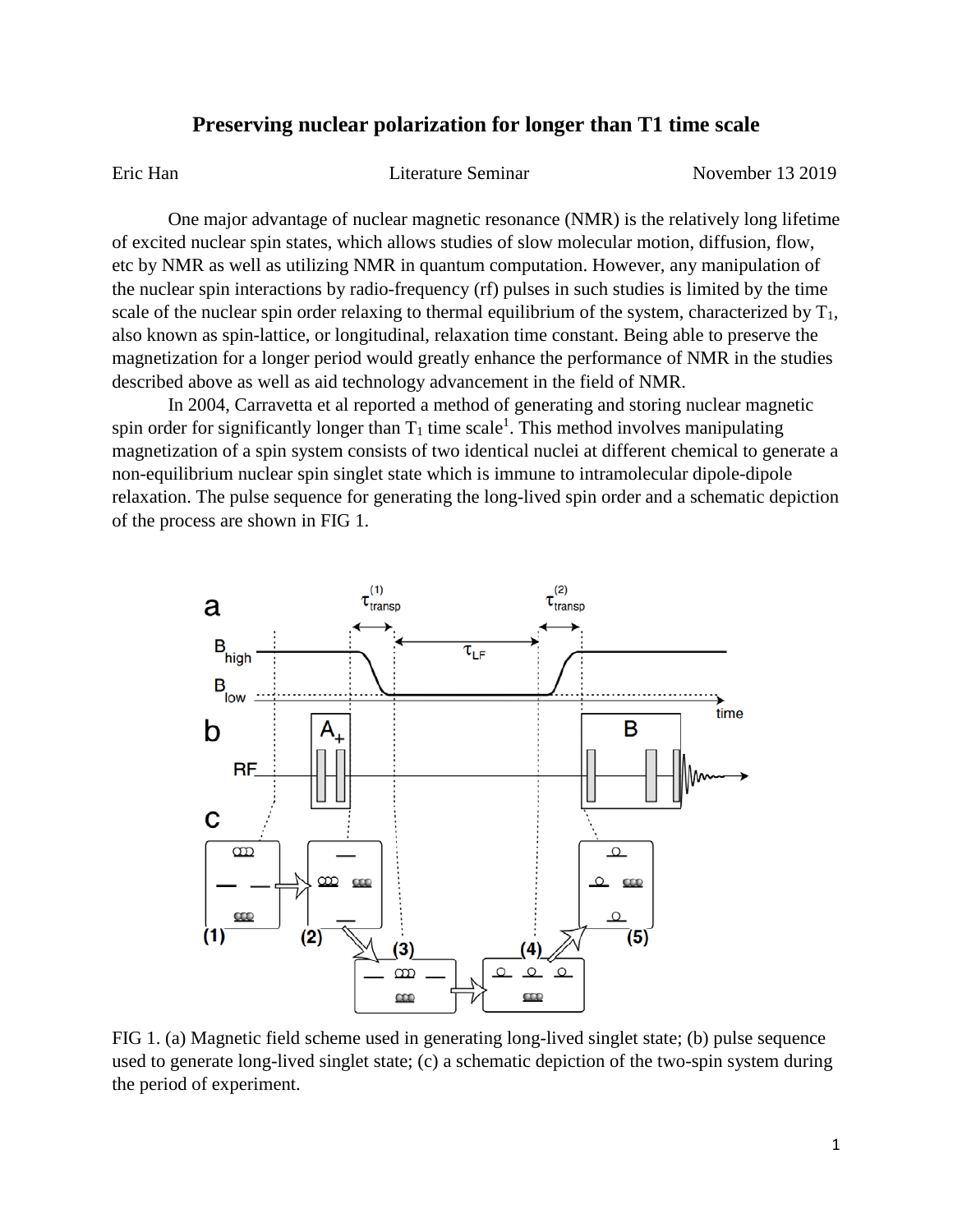The sample is transported physically between a high magnetic field and a low magnetic field, in the range of 0-20 mT <sup>1,10</sup>, over a short  $\tau_{transp}$ . The pulse sequence described in FIG 1 was performed at Larmor frequencies in high field.

Before any pulsing is performed on the system in high magnetic field, shown in time point (1) in FIG 1(c), the  $|\alpha\alpha\rangle$  and  $|\beta\beta\rangle$  states are occupied, with slightly more population in  $|\alpha\alpha\rangle$ state which is demonstrated by the filled balls in the scheme. It is assumed that chemical shift  $\delta_2 > \delta_1$  so that energy  $E_{\alpha\alpha} < E_{\beta\alpha} < E_{\beta\alpha} < E_{\beta\beta}$ . The pulse sequence segment A+ and its alternative form A- is designed to only affect spin state of one of the two spins. As a result of pulse sequence, A+, the population of  $|\alpha \alpha \rangle$  is exchanged with that of  $|\alpha \beta \rangle$  and the population of  $|\beta \beta \rangle$  is exchanged with that of  $|\beta \alpha\rangle$ . The system is then adiabatically transferred to low magnetic field in which Jcoupling, described by Hamiltonian  $\hat{H} = 2\pi J I_1 \cdot I_2$ , is much more dominant than Zeeman effect. The J-coupling Hamiltonian has four eigenstates: three components of a triplet state denoted by  $|T_1\rangle = |\alpha \alpha \rangle$ ,  $|T_0\rangle = (1/\sqrt{2})(|\alpha \beta \rangle + |\beta \alpha \rangle)$ , and  $|T_1\rangle = |\beta \beta \rangle$  with the same eigenvalue +1/2πJ and a singlet state  $|S_0\rangle = (1/\sqrt{2})(|\alpha\beta\rangle - |\beta\alpha\rangle)$  at lower energy -3/2πJ. The populations originally on  $|\alpha\beta\rangle$ and  $|\beta \alpha \rangle$  transfer to the  $|T_0\rangle$  and  $|S_0\rangle$  states due to mixing of the two states, with slightly more population on  $|S_0\rangle$ . The population on  $|T_0\rangle$  distributes evenly over the three degenerate triplet states over the period that the system is in low magnetic field, τLF. Then the system is adiabatically transferred back to high magnetic field in which states  $|\alpha \alpha \rangle$ ,  $|\alpha \beta \rangle$ ,  $|\beta \alpha \rangle$  and  $|\beta \beta \rangle$  are established again. The population on low field singlet state  $|S_0\rangle$  is transferred to  $|\alpha\beta\rangle$  under high magnetic field.

The population distribution shown in time point (4) of FIG. 1(c) can maintain indefinitely if dipolar coupling is the only relaxing mechanism and if the low field is exactly 0 because dipole-dipole coupling is symmetric with respect to exchange thus cannot interconvert singlet and triplet states  $2$ . The only way of detecting the singlet state is to transfer the system to a high magnetic field and pulse sequence segment B has been shown to be able to convert population on state  $|\alpha\beta\rangle$  to observable NMR signal which is very distinguishable from T1 relaxation signal. Decay time constants of such singlet spin orders in 2,3-dibromothiphene and 2 chloroacrylonitrile have been measured to be  $104 \pm 5$  s and  $141 \pm 7$  s, respectively, while their T<sub>1</sub> relaxation time are about 17 s and 7.8 s. The storage effect is also relatively independent from field strength of the low magnetic field for fields under  $20 \text{ mT}^{1,10}$ .

Application of this effect had been demonstrated in various types of study involving nuclear spins. Shen et al showed that hyperpolarized  $15N_2$ -diazirine sustains both singlet and magnetization states and leads to great signal enhancement as well as long-lasting polarization in nuclear magnetic resonance imaging <sup>4</sup>. Imaging studies utilizing singlet states tagging had also been demonstrated in monitoring macroscopic diffusion in real space and slow flow by Pileio et al  $<sup>5</sup>$  and Ahuja et al  $<sup>6</sup>$ . This could also potentially be implemented in in vivo MRI if</sup></sup> biocompatible agents can be found <sup>5</sup>. Buratto et al had demonstrated that long-lived state of a  $^{19}F$ - $^{19}F$  system can be used to accurately measure dissociation rate of weak ligand-protein complexes<sup>7</sup>. Long-lived singlet state had also been shown to aid hyperpolarization experiments and result in better polarization 8,9.